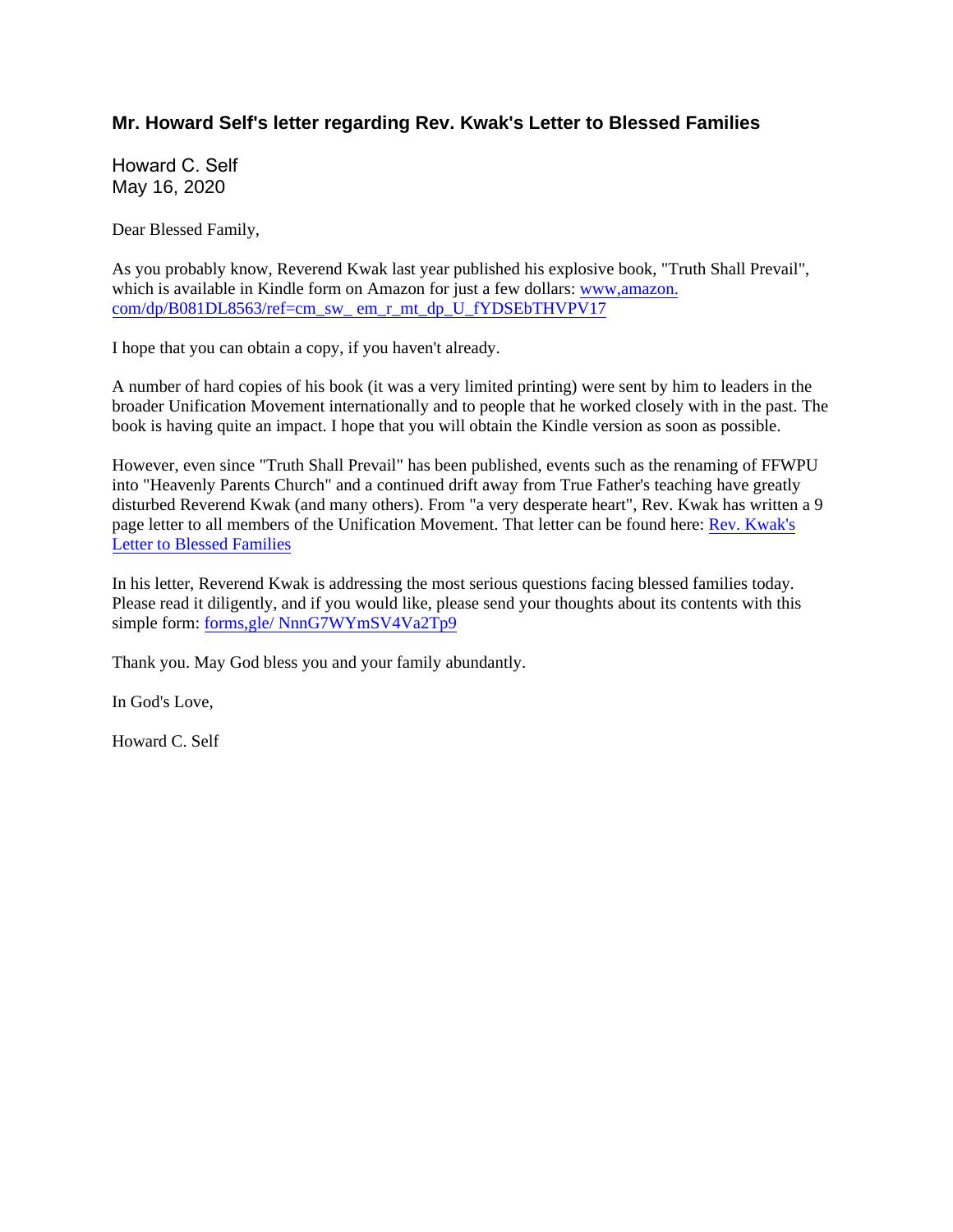Rev. Chung Hwan Kwak's letter (April 22, 2020)

# Letter to Blessed families, brothers and sisters of the Unification Movement

Beloved Blessed families, brothers and sisters,

I hope that God's love and divine protection may always be with you and your families.

As we celebrate Reverend Sun Myung Moon, True Father's 100<sup>th</sup> birthday in 2020, I pray the unique experiences and moments you had with Father on earth can feel even more alive and become the catalyst and motivation for your lives.

Today, I am sending what could be my last letter to you with a very desperate heart. At this moment, I can't merely stand by looking at the sad situation our Unification Movement is in. Especially when I think of how today True Father's lifelong achievements for the realization of God's peaceful ideal world should be shining the brightest and when the providential movement he led should be bearing its best fruit. After much thought and consideration, I decided to write this letter.

Last spring, on the occasion of the 7th anniversary of True Father's Seonghwa, I published my book *Truth Shall Prevail* after a decade of silence. Throughout the entire writing process I was overtaken by a longing for Father and felt sorry towards him. In that book, I testified to the kind of person that True Father was from the perspective of someone who experienced him at the closest position for over 50 years. Furthermore, the book serves as a truthful historical and factual record of the situation I witnessed amid the confusion that took place in the Unification Movement for the last 10 years. When I heard that many Blessed family members were able to open their eyes to the truth and gained the courage to start over again through reading that book, I sincerely prayed that the book can serve to comfort Father and that it may become a light that guides the Unification Movement in the right direction.

Meanwhile, around that time last year I participated in the centennial commemorative celebration of the March 1<sup>st</sup> movement at the plaza in front of the National Assembly building. I was moved beyond words. One Japanese female NGO activist went on stage and shouted out that she made it this far because she was fascinated by Dr. Hyun Jin Moon's "Korean Dream". I could not but feel a surge of excitement. Hyun Jin Nim's masterful and eloquent speech in front of the National Assembly moved all the honorable guests, including the mayor of Seoul, Won-soon Park. During the event that was being broadcast live nationally, I tried not to get choked up every time I saw Hyun Jin Nim's image appear on the stage on screen. All I could think of was how happy Father would have been were he alive and watching this scene.

Last summer, my wife and the families of my children participated in the Special Blessing Ceremony for the Foundation of Cheon Il Guk officiated by Hyun Jin Nim. We received the great blessing of being able to engraft onto the True Family once again. As our true Abel and elder brother, Hyun Jin Nim forgave the Blessed families that had deserted and persecuted him. He offered this opportunity for Blessed families to participate in that Blessing ceremony, with the hope that they will repent, return, and reconnect to the True Family to walk the path as owners of Cheon Il Guk. This Special Blessing Ceremony for the Foundation of Cheon Il Guk is not a one-off Blessing ceremony event, but rather a process that all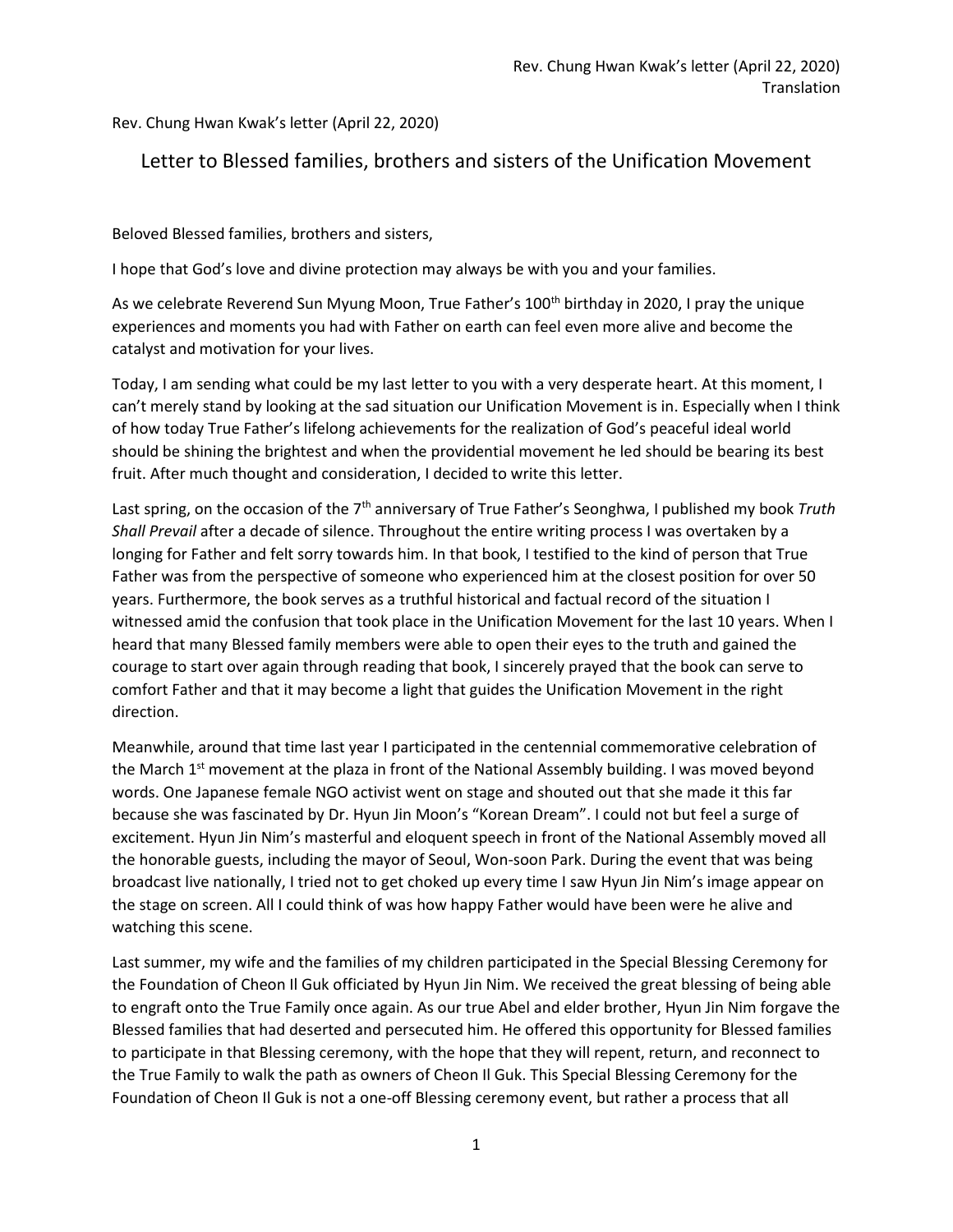Blessed families must go through to atone for their mistakes. Although I can't explain the entire meaning of it in this letter, I believe you should know that it is of grave providential importance.

Last winter there was a very happy occasion in Hyun Jin Nim's family. One of Hyun Jin Nim's daughters received the holy wedding with her parents as officiators of the ceremony. In no time, four of Hyun Jin Nim's nine children established a 3-generation True Family. The day after the holy wedding a group of First and Second-Generation grooms and brides participated in a joint Blessing ceremony with Hyun Jin Nim's couple as the officiators. Three of my grandchildren also received the Blessing that day.

I feel incredible hope seeing Hyun Jin Nim wholly inherit and develop the core mission that Father carried on, advancing internal and external goals abiding by God's providential standard and the Principle. Considering all the hardship endured over the last 10 years and the situations that took place behind the scenes, it is truly moving and one can only shed tears of gratitude and be thankful to Heaven to see Hyun Jin Nim's family settle as it has. Overcoming this sacrificial process Hyun Jin Nim's entire family set the most exemplary precedent and tradition of the True Family before Heaven. Not only that, he also forgave Blessed families and opened the path for them to reconnect to God's Will and the providence; externally he lay the great foundation of our providential movement for South Korea and the world. Isn't this the biggest consolation and hope for True Father as he enters his 100<sup>th</sup> birthday?

If there are those among you who are truly concerned for Hyun Jin Nim and are offering *jungsung* for him, I ask that you have a little bit more courage and approach Hyun Jin Nim's public letters, prayers, or his official books, such as "Realizing God's Dream" or "Korean Dream". Taking it one step further, I earnestly ask you to please check for yourselves directly the type of work he has been doing and the type of life that Hyun Jin Nim has been leading. We used to tell those who unilaterally opposed Father that if they wanted to know who Reverend Sun Myung Moon was, they should go and see for themselves the work that he did. Likewise, if you want to really know what kind of person Hyun Jin Nim is, you will find the answer in the work that he does and the life that he leads.

Blessed families, brothers and sisters,

Because we are celebrating the 100<sup>th</sup> birthday and  $8<sup>th</sup>$  anniversary of True Father's Seonghwa this year, I see this period as one of great providential transformation. Though the confusion within the Unification Movement reached a climax, from this year it will begin to correct itself faster than you can anticipate. The calls for self-purification will not be heard from Heaven but from earth. That's because Blessed families who want to protect God's will and True Father's achievements will resolutely stand up and their spirit will spread like wildfire.

For me, more than anything else, I believe in the removal of all false figures cast upon True Father's fundamental teachings and great lifetime achievements, so that their original true worth may be shown to the world; and thereby opening a new era that can inspire courage and hope in all people. Hyun Jin Nim will be standing at the forefront of that effort with righteous and determined Blessed families participating together. Some day, as if by fate, the entire Unification Movement will follow the path that they opened for us.

If you have properly perceived the big picture of this providential moment—even though we see all sorts of regrettable content one after the other coming from some parts of the Unification Movement today—you will not need to feel disappointment or despair. It's the phenomenon of disgusting pus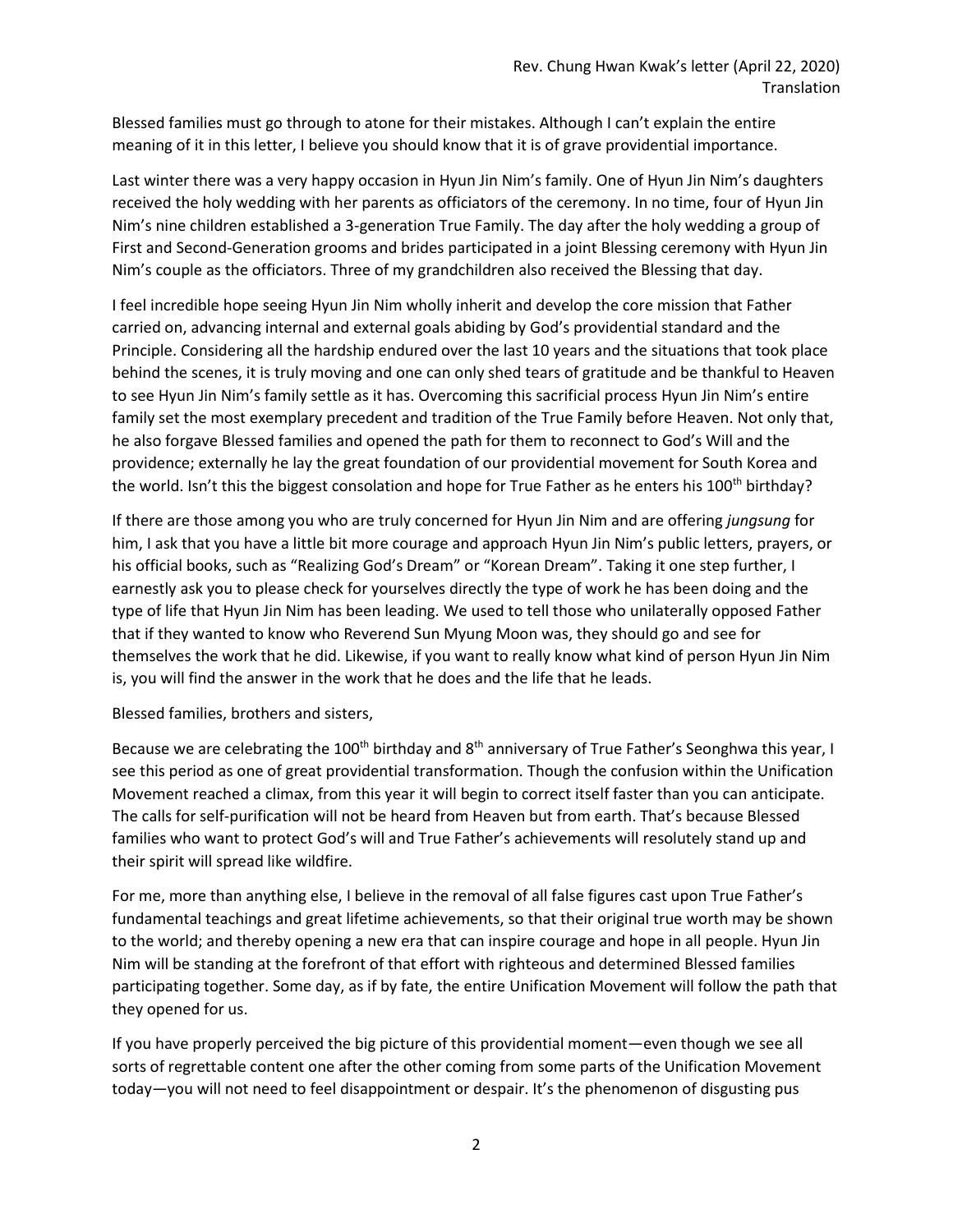oozing and exploding from all the sores and abscesses that the Unification Movement suffered from for a long time. But it's also a hopeful sign that new skin will grow. This is a process by which the providence is corrected; truth and lies are determined; and Principled and unprincipled acts are clearly differentiated. Therefore, we must move forward with the mentality that we will be the ones to take responsibility over this problem, discerning that which is right and wrong from a principled perspective and from the viewpoint of God's will and providence. That is what True Father expected of us—it's the 5% portion of responsibility given to each and every one of us. And it cannot but be the final responsibility of our elder Blessed family members who are entering the final stage of their lives on earth.

I recently heard the news that Mother did away with the "Family Federation" and started a new "Heavenly Parents Church". I see this phenomenon as a clear separation of that which is true and that which is false at the final moment. Looking just at this latest direction from Mother, it is evident that she completely left Father and is walking down a road that goes against God's providence.

Brothers and sisters, how was the Family Federation for World Peace and Unification born and what was the mission of that providential organization? The founding of the Family Federation was considered a great providential shift, so how did the providence change before and after its founding? Did True Father's passing signify the end of the need for the Family Federation? If we answer these questions correctly, we will understand how Mother's decision to go on with her "Heavenly Parents Church" is counter-providential.

After going through a period of indemnity for 40 years, True Father opened the era of the Completed Testament Age. As the first International President, I remember clearly that Father was so deeply moved when he founded the Family Federation that he took the lead in the preparation for the founding of this providential organization. The reason Father was so moved was not because he established another providential organization among many. It's because the providential moment for Father to walk the original path that he was supposed to walk as the Messiah, Lord of the Second Coming, True Parent had finally begun after 40 years. The launching of the Family Federation represented the great providential transition from the era of the providence of restoration to the era of the Completed Testament Age: The establishment of a peaceful ideal world centered on God's ideal family. In other words, it meant the beginning of creating a world of one family under God. More precisely, with the settlement of the True Family, which carries God's original lineage, all of humanity would engraft on to that True Family and become God's children of goodness and lineage through the Blessing movement. And the expansion of that Blessing movement would lead to the realization of God's ideal world.

The most important mission that the Family Federation had at that significant turning point of the providence was the Settlement of the True Parents and the True Family, which are the root of God's providential Movement.

In order for the True Family to settle centered on the True Parents, not only do the Three Great Kingships and the Four Great Realms of Heart have to be secured, but the standard of uniting the Caintype and Abel-type realms has to be achieved. True Father did not desire succession by an institutionalized church system as exists in established religious entities for future generations. As Father tended to ask: If Jesus had direct descendants, would he have bequeathed his crown to his disciples? Father desired for the son that he publicly recognized to inherit the same authority Father held and to continue his messianic mission. In order to set that order and tradition, after recognizing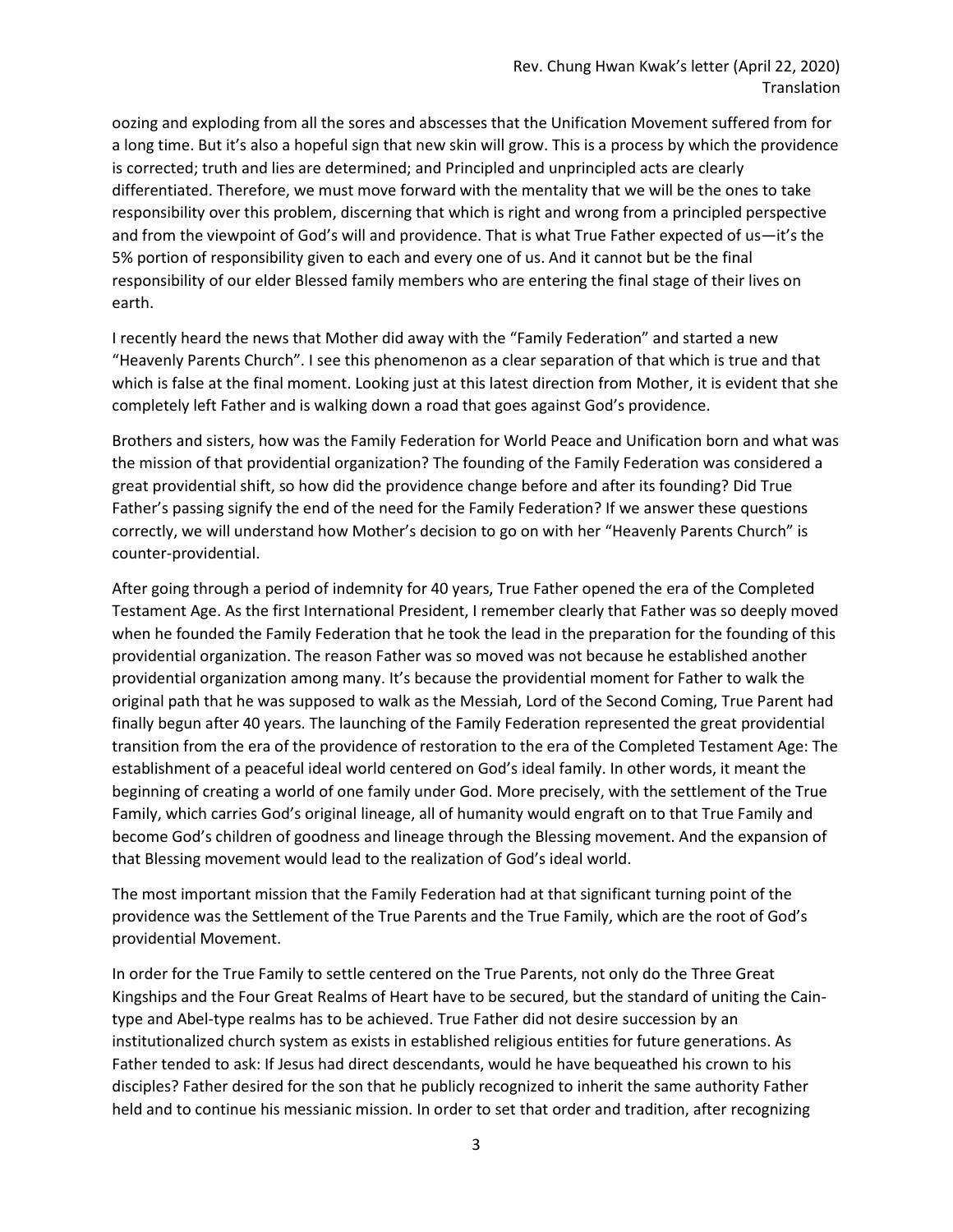Hyun Jin Nim in 1998, Father announced the Era of Father-Son Cooperation. Father said that in the future even Mother should follow the son that Father recognized then. Not only that, but the Blessed families representing the worldwide Cain-type realm have to become one with the realm of the True Children, especially with the elder son recognized by Father, thereby uniting the Cain-Abel realms. The condition of that Cain-Abel unity is necessary for the Settlement of the True Family, and it is on that basis that Foundation Day can be proclaimed.

One other important mission the Family Federation was supposed to achieve was the awakening of humankind's universal spirituality through the Blessing movement. It was supposed to fulfill the role of educating and guiding people starting from each individual family so that each family could establish a God-centered family fulfilling each family member's individual portion of responsibility, thereby leading to the expansion of that cultural realm from the tribal level to the nation and to the world.

In order to open the providential era prior to the Family Federation, True Father announced the establishment of the Family Pledge on May 1, 1994, he opened the era in which we could report (pray) in our own names, and established the Hoondok tradition. These were radical measures announced by Father one after the other. All of these measures were intimately connected and were meant to be for human beings, who had restored the original parent-child relationship that was intended at Creation, to fulfill their portion of responsibility at the basic family level in the Completed Testament Age. These were traditions that were absolutely necessary to substantially establish God's ultimate sovereignty on this earth.

At the time, as I was honoring True Father's words, I wondered whether the people leading the Family Federation truly understood the significance of the great providential transition that had taken place. And I could not but seriously question whether they fully carried out their public responsibility and mission. Because if they had properly understood and honored True Father's will, there would not be the confusion that exists today. Since I was in charge of the Family Federation at the time, I am by no means free from this responsibility.

Although externally the Family Federation carried out a variety of activities and increased the number of Blessed families, they only acted as the "Family Federation" in name—leaders desired it to settle as just any other church. The gravest mistake they made was to divinize True Parents and repeat the error that Christianity made towards Jesus. The leaders went as far as to absolutize True Parents and use that concept as a way to maintain their own authority. They made a false framework that 'any order given from True Parents must absolutely be followed since True Parents are one in body and spirit and are omniscient,' and took advantage of it treating members like ignorant masses to be exploited. And they especially used this mentality to drive out Hyun Jin Nim, who was their biggest threat. After True Father passed onto spirit world, the leaders propagated the idea that Mother could communicate with Father—asking questions and receiving answers—and that Father and Mother were always connected as one, to make members blindly follow any direction that came from Mother's mouth. The messiah is a human being and is not a being that knows everything. As a person advances in age normal bodily functions weaken, eventually growing old and sick. It is also the case with one's mental state. True Father was not an exception to human aging. Because Father was well aware of this point it is said that he told Hyun Jin Nim around 2007 that, "there will come a time when Father is like a child," and therefore, when that time comes you (Hyun Jin Nim) should go on and take responsibility over everything. The FFWPU leadership promoted that Mother was completely united with Father, and even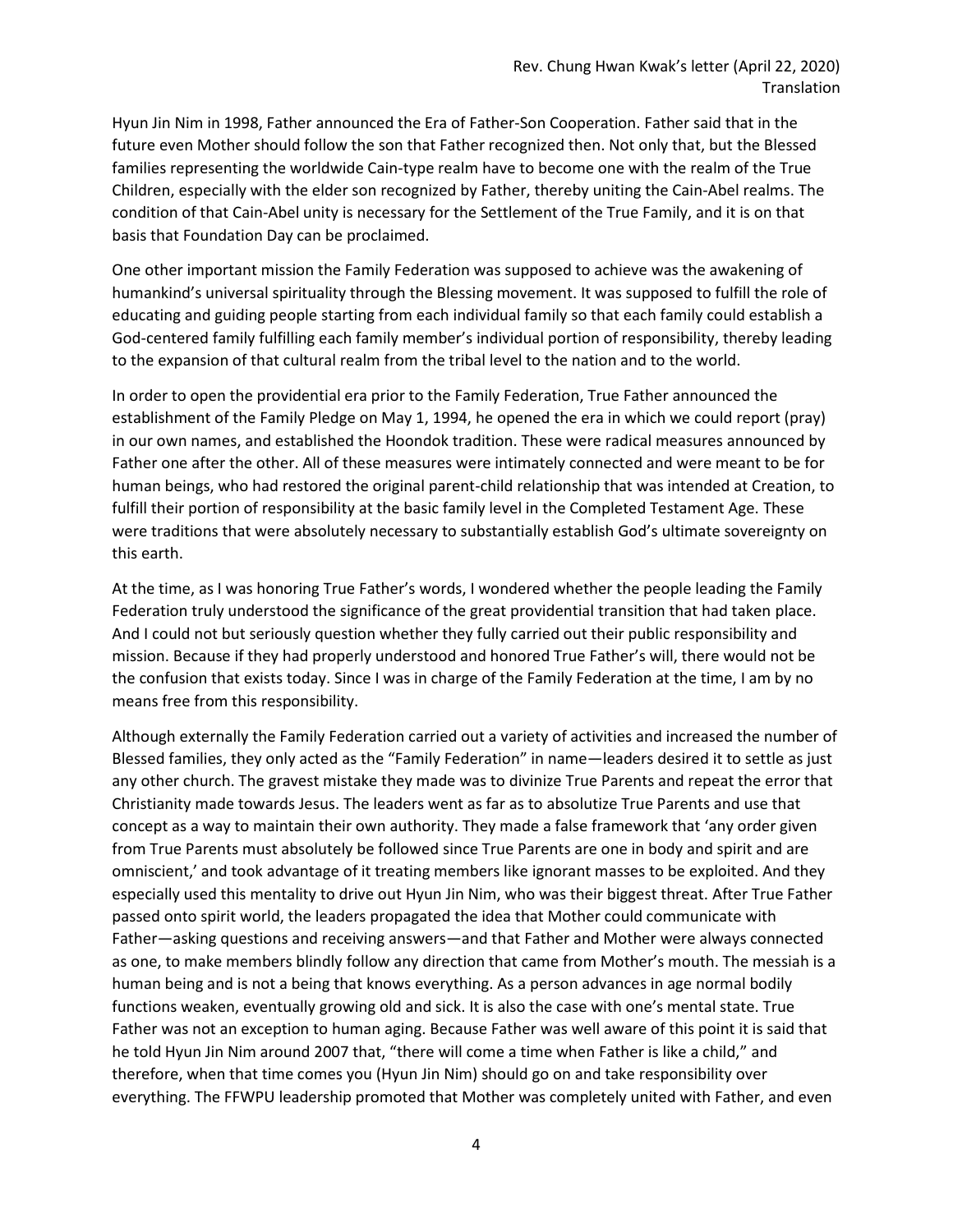Mother spoke as if she was asking questions and receiving answers from God Himself. Such claims are completely contrary to the Principle and are a mockery and insult to both God and Father. One can know whether Mother is united with Father, or whether she is one with God's will by looking at her words and actions. If the leaders really had confidence on this point they would not have promoted it heavily the way they did; and even if Mother didn't say that she communicated with God and received answers, people would naturally have followed Mother and they would have testified to her being one with God and Father.

Although Hyun Jin Nim attempted to reform the Family Federation numerous times after being inaugurated as International Vice-President in 1998, he repeatedly faced opposition and had to experience frustration and setbacks. At one point in 2009, the FFWPU leadership even attempted to drive him away from the Unification Movement—to leave him out in the wilderness. The sin that these FFWPU leaders falsely blamed upon Hyun Jin Nim was that he was a son who disobeyed Father's direction and that he was a thief who stole public assets. The truly ironic thing is that as these leaders blamed and criticized Hyun Jin Nim, the people of the world recognized Dr. Hyun Jin Moon as the person who fully inherited Rev. Sun Myung Moon's will and continued on his work. They evaluated Hyun Jin Nim as the person who achieved incredible results to advance Father's work.

I want to sincerely ask you:

Who is the person that inherited Father's authority? And who really usurped Father's foundation?

Who is the person that is truly realizing Father's will in this era?

On December 2, 2017, Hyun Jin Nim inaugurated the Family Peace Association (FPA). Because the Family Federation had strayed from its original mission and it was no longer possible to work with that vehicle, Hyun Jin Nim made this determination. At the inaugural speech of FPA, he said, "for me personally, this inauguration expresses my commitment to continuing my father's lifelong work." Today, 3 years after the founding of FPA—considering that Mother is throwing away the Family Federation and changing to her new "Heavenly Parents Church" that has no relevance with the providence—one cannot but be amazed at the mysterious ways in which God's providence works and at Hyun Jin Nim's incredible foresight. For members being forced to change their faith onto the Heavenly Parents Church, which is like a spiritual death sentence, the Family Peace Association founded by Hyun Jin Nim is like a lifeboat that came to the rescue.

After True Father's Seonghwa ceremony, Mother changed and eliminated many things he established. Mother changed and distorted the Eight Great Textbooks that Father directly canonized. And she made the Cheon Il Guk constitution as if they were laws of a particular religion, instead of upholding Father's desire to complete a proper constitution based on the Family Pledge. And there are other examples in which she eliminated Father's precious achievements overnight.

Mother went as far as changing her own identity. In all of human history she was the most precious being because True Father went through a course to re-create her to become True Mother. But she threw away the status of True Mother and reappeared with a new name as the "only begotten daughter". Now she claims that she is a being that was born without original sin for the first time in 6000 years, and that she knew the Principle without receiving education from anyone. Mother's assertions are in direct contradiction and opposition to True Father's teaching that the messiah, who comes as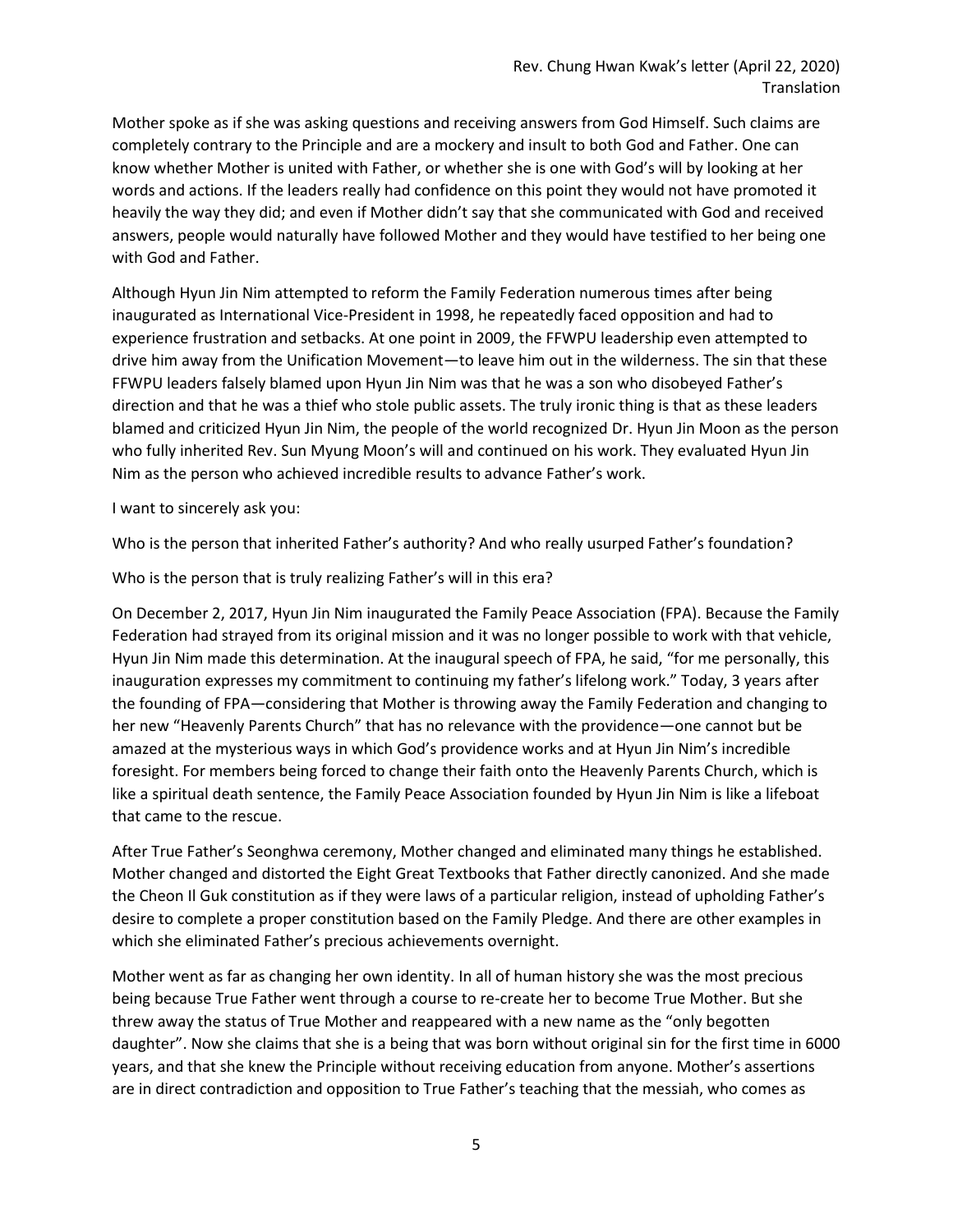completed Adam, finds and selects a woman among fallen women, and receives her as a bride. Mother's claims completely turn against Father's teaching that, "God invested His 100% to create Adam, and Adam invests his 100% to create Eve." I gave Principle lectures in person to Mother during the beginning of Parents' holy wedding period, and upon Mother's request I even gave her documents with a summary of the main points of the Principle. Knowing this, I truly have no way of understanding how Mother could make such false and unprincipled claims.

Taking it a step even further from claiming herself to be the "only begotten daughter", Mother changed the designation of God to "Heavenly Parents". Some may say this is not a problem because it looks like an expression of God as our Parent. However, it is actually a claim of dualism that shakes the very foundation of the monotheistic view of God that comes from the Judeo-Christian line of faith. It also stems from ignorance and from not properly understanding God's original state explained both in the Divine Principle and in Unification Thought. The term "Heavenly Parent" occasionally appears in *The Sermons of the Reverend Sun Myung Moon*. But, the term "Heavenly Parent" that appears in *The Sermons* is more of an expression used to emphasize the heartistic relationship between God and humanity. Its meaning is completely different from the "Heavenly Parents" that is mentioned in Mother's autobiography or in FFWPU memos. Furthermore, according to "The Principle of Creation" in the *Exposition of the Divine Principle*, God is defined as "the Subject in whom the dual characteristics of original internal nature and original external form are in harmony. At the same time, God is the harmonious union of masculinity and femininity, which manifest the qualities of original internal nature and original external form, respectively." In this definition the original internal nature and original external form are the primary characteristics, and the masculine and feminine aspects are His attributes, according to the Principle and Unification Thought. What ultimately remains is God as a "Subject with dual characteristics in harmony." As such, the proper definition of God is that of a subject with dual characteristics in harmony (neutral), so why is Mother obsessing with the attributes of masculinity and femininity which are not even the primary characteristics? The reason for that is because of the influence of feminism over Mother. This can be understood from what is written in the Introduction of her new autobiography. Trying to understand God from the theological perspective of a radical feminist, the only thing they can see is the part that talks about God's attributes regarding His 'dual characteristics of masculinity and femininity'. This only goes to show how Mother and those around her are ignorant regarding the Principle or the history of the providence.

*"However, due to the fall of human ancestors the ideal of creation of the Heavenly Parents was prolonged, and, a male-centric history proceeded centered on God's masculinity as Heavenly Father instead of the status of Heavenly Parents. Hellenism and Hebraism, which formed the foundation of Western civilization, advanced a strictly male-centric history. Therefore, the status of Heavenly Mother which is God's femininity was concealed, and God could not become Heavenly Parents. The reason the feminist movement that detonated in the West degenerated into a mere revolutionary movement of resistance against the rule of men is also related to God's ontological status." - "Mother of peace", Introduction –*

This time, when Mother announced that they would no longer be the Family Federation, and that they were adopting a new identity and name as the Heavenly Parents Church, I wondered what providential pretext would be offered to justify it. According to the public notice issued on April  $4<sup>th</sup>$ , 2020, by the FFWPU, it stated that, "Because [we are] in a position to embrace all 7.7 billion people around the world, we are no longer the Unification Church and we are no longer the Family Federation. We are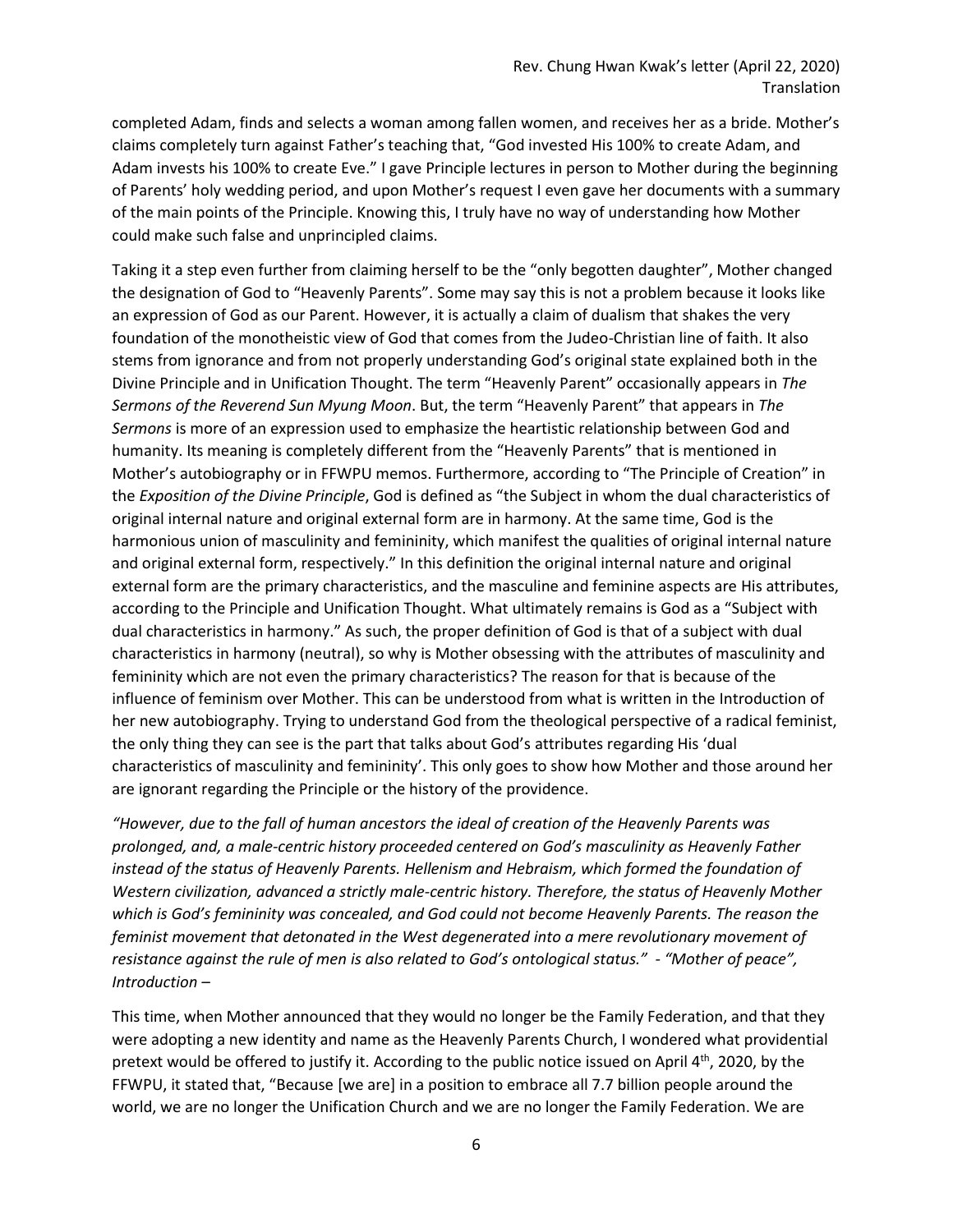changing the name to the Heavenly Parents Church." These words reveal Mother's low level of understanding of the Principle and her view of the providence. Because the world can't be embraced through the Family Federation, she will create an even more narrow church denomination to do that? What kind of nonsensical claim is this? Her words mean that the Family Federation isn't good enough to embrace the whole world, then isn't that saying that Father created a providential organization that is limited?

It is truly hard to agree with her claims. And that is because as he officially inaugurated the Family Federation for World Peace and Unification in 1996 and 1997, True Father internationally and interreligiously opened the doors wide for the Blessing so that all the 7.7 billion people of the world would be able to participate in it. Father even proclaimed the cosmic universalization of the Blessing, thereby allowing spirits in spirit world to also participate in the Blessing; he expanded the Blessing providence even more so that people could participate within the realm of the grace of the Blessing depending on a person's stage in the cycle of life, whether it be in a rebirth ceremony (in the womb, newborn), or a resurrection ceremony (adolescence), or an eternal life ceremony (elderly age).

The Heavenly Parents Church has no providential justification. So, I considered why Mother is trying to create this church from another perspective. Could it be that it's because in Mother's mind the only thing that exists are the True Parents, and there is no concept of the True Family? I have frequently heard Mother's speeches and it has been a long time since I heard her say the word "True Family". She only emphasizes submission and obedience to Parents.

But, one time Hyun Jin Nim said something that is in contrast with Mother. At the 50<sup>th</sup> True God's Day anniversary Hyun Jin Nim said, "There can be no True Parents if there are no True Children." At the celebration of True Father's 100<sup>th</sup> birthday, Hyun Jin Nim said that True Father's greatest achievement was establishing the True Family on earth, and that the most important providential institution in God's providence is True Family. He said that the Blessing does not come from any church, but that it comes from the True Family. Both the Family Federation and the Family Peace Association live by the motto that a peaceful ideal world can be realized and all of humanity can live with God as the Parent of humankind by establishing an ideal family of God, that is a God-centered family. Without creating the basis for the Three Great Kingships and the Four Great Realms of Heart centered on the True Family, God cannot dwell at the center of that family as the Parent. By ignoring the basic notions of the Principle of Creation and demanding that we only worship True Parents, Mother herself is tearing down the foundation of the True Children who should be able to reach the position of True Parents. Isn't that what her claims mean? If Mother truly desired to embrace the 7.7 billion people of the world, instead of isolating herself by creating the Heavenly Parents Church, she should return to the path of establishing a True Family where God would want to visit and dwell in. If Mother returns to the position of God's true daughter, Father's true wife, Children's true mother, then all humanity and the entire spirit world will serve and love Mother as the True Mother.

# **Concluding remarks – The key that opens the door to Heaven, the Three Great Kingships and the Four Position Foundation in the True Family, the Vertical Axial Line**

Beloved Blessed families, brothers and sisters,

Humanity was born with original sin and, as if by fate, we cannot alone remove ourselves from Satan's false love, false life, and false lineage. As such, humanity can only become part of God's family by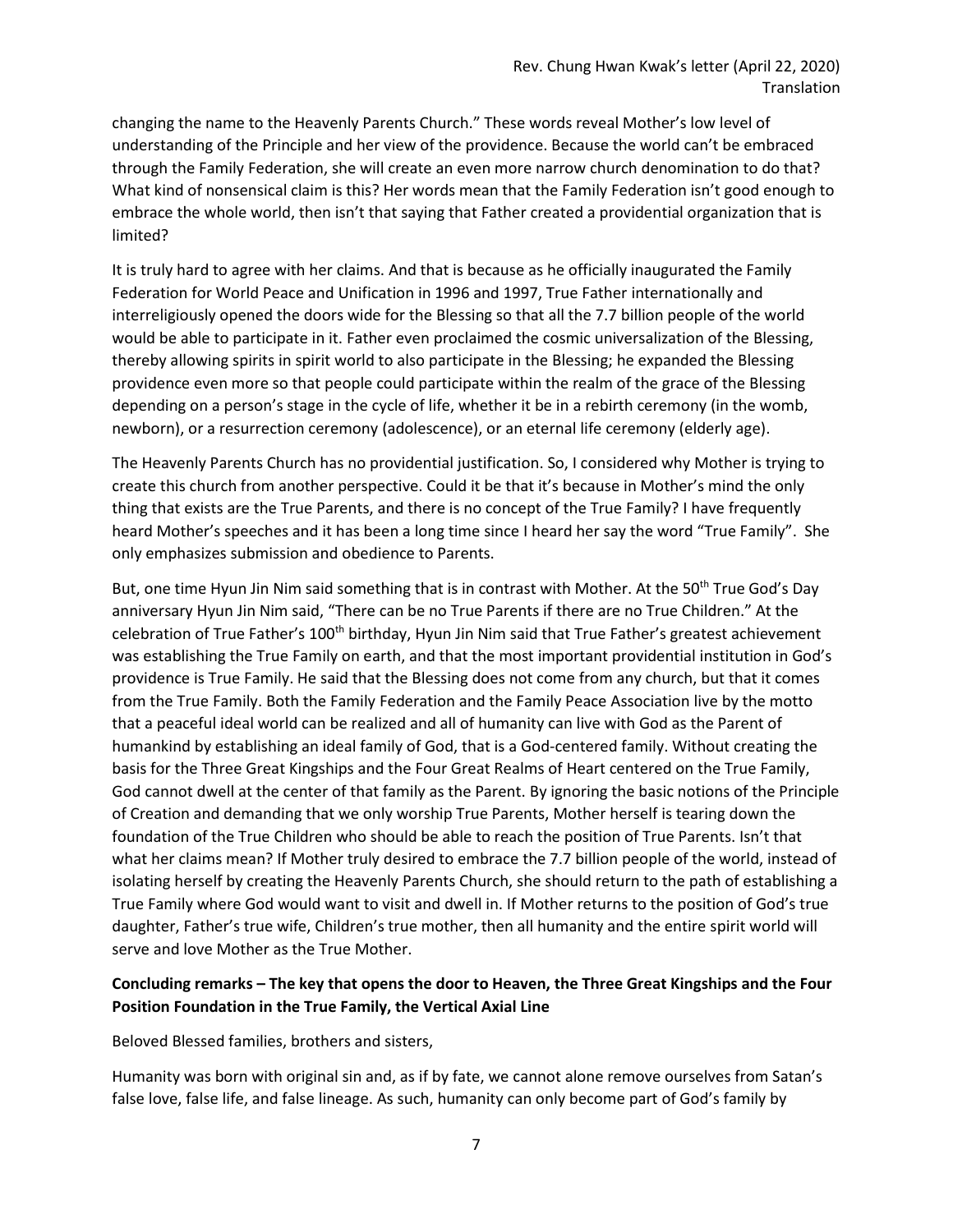engrafting onto the Tree of Life which is the Three Great Kingships and the Four Position Foundation of the True Family. When Mother gave birth to Ye Jin Nim, True Father told Blessed families, "Through the very small condition of participating in Mother's labor pains, Blessed families go back into the position of being in the womb and are as if reborn as twins with the True Children." And that is why Blessed families have the tradition to attend and call the True Children as our elder brothers and sisters, regardless of age.

For the last 10 years or so, the relationship between Blessed families and the "original lineage" of True Family and True Children—which are the root of God's true life, true love, and true lineage—has been disconnected by the words and actions of so-called "church leaders" surrounding Mother. I heard that instead of "succession by lineage," they are calling it "succession by an institutionalized church system". Although Blessed families had the special privilege of receiving True Father's grace through the Family Pledge to be "Owners of Cheon Il Guk", "to represent and become central to heaven and earth", "to become a family that moves heavenly fortune", and to be "a family that conveys Heaven's blessing to our community", we must not forget the  $7<sup>th</sup>$  verse of the Family Pledge which establishes the prerequisite of being a family that connects with the "original lineage". There is no doubt that the "original lineage" refers to the vertical axial line of the Three Great Kingships and Four Position Foundation of the True Family, which is the Tree of Life.

On August 13, 2012, True Father offered his "final report" to God putting all of his jungsung and soul and body. In this report True Father earnestly and desperately asked that all Blessed families attend the True Family's True Children at the center and fulfill their duties as tribal messiahs, so that the substantial Cheon Il Guk could be offered up to God. But our Blessed families and members are forgetting True Father's "final report".

The last providential event True Father participated while on earth was titled the "Proclamation of the Word of the True Body through the Cosmic Assembly for the Firm Settlement of the True Parents of Heaven, Earth and Humankind." In the last part of True Father's public speech in this event he said that the Eight Great Textbooks are gifts that he is giving to humanity, and they are his will (as in, final wish before passing away). True Father asked us to continue forward centered on these words until Cheon Il Guk is established. Among the Eight Great Textbooks, three of them are especially designated as sacred texts; these are the "Cheon Seong Gyeong, Peace Messages, and the Family Pledge". Father gave a clear and dire warning that, "These three volumes are sacred texts and they are Heaven's constitution; therefore, you should not change even one letter." Yet, despite Father's strong words, Mother and those leaders surrounding her were hatching a plan to dismantle and change the content of the Eight Great Textbooks as True Father was lying on his deathbed before passing onto spirit world. The result of that scheme is Mother's so-called "Cheon Il Guk scriptures" which includes Mother's version of the "Cheon Seong Gyeong, Peace Messages, and Chambumo Gyeong". Even after witnessing what Mother and leaders had done, the Blessed families and members stood by idly, keeping their mouths shut. But I heard that in the upcoming 60<sup>th</sup> Anniversary of True Parents Holy Wedding, Mother and leaders are going to publish a new version of the "Chambumo Gyeong" that contains additional unprincipled and counter-providential content proclaiming the "only begotten daughter," among other claims. Are we just going to stand by and look the other way, even as they continuously dismantle, damage, and doctor the words of the Eight Great Textbooks? True Father left all the tangible and intangible providential foundation, along with the title of "Owner of Cheon Il Guk", for Blessed families to inherit. The ownership of the Eight Great Textbooks belongs to no one other than the "Owners of Cheon Il Guk,"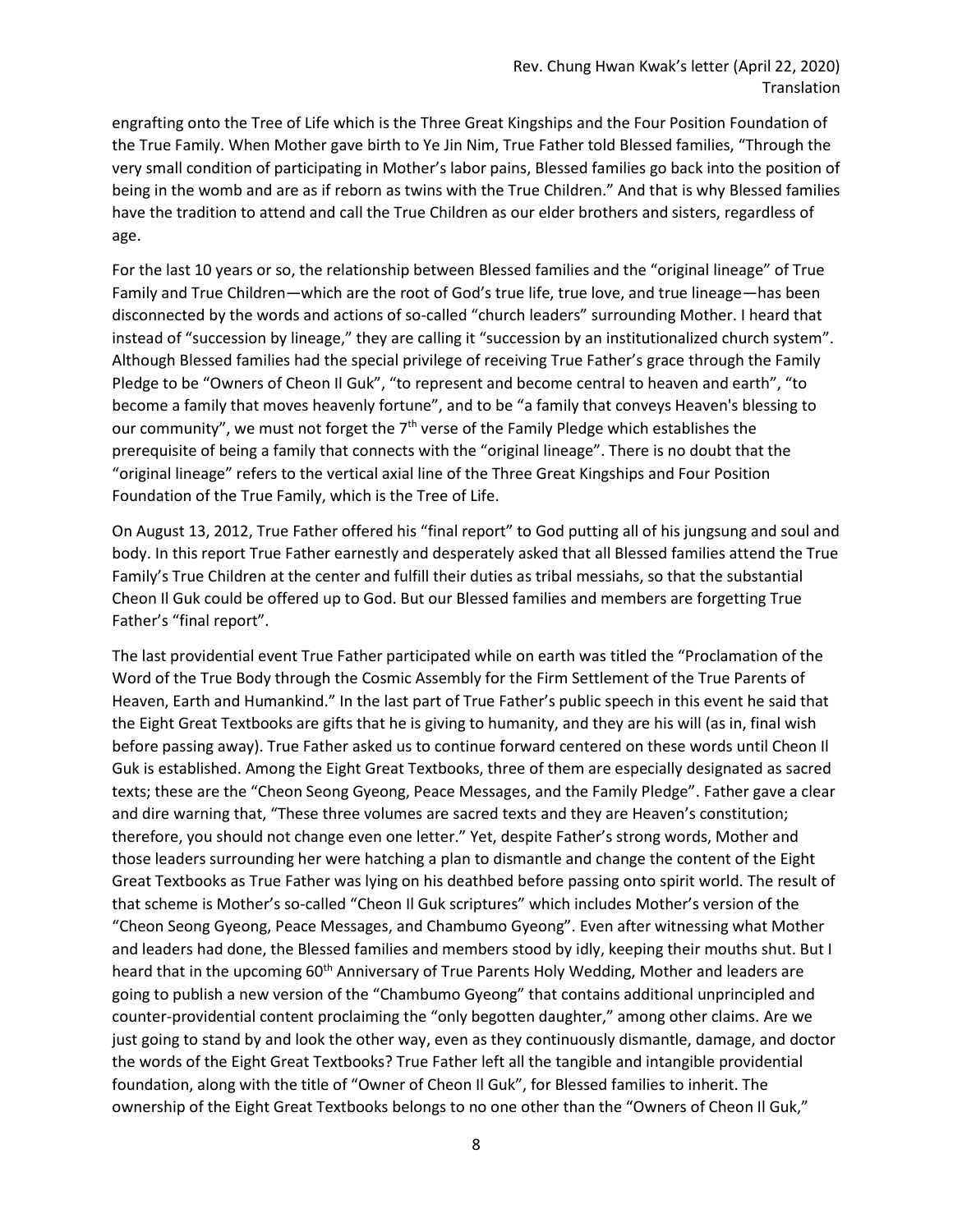that is, you, the Blessed families. These Texts are God and True Father's "final gift and will" that he is giving to Blessed families and to humanity. For how much longer will we, Blessed Families, be relinquishing our responsibility and right as owners?

Mother and the "church" leaders have been destroying and selling away the providential foundation and holy grounds established by True Father. What kind of place was the Su-Taek-Ri Central Training Center? It's the very place where the providence for the International Victory Over Communism started, as well as being the main place where matchings for Blessings took place. It was also the birth place of providential and Principle education that would lead to world peace and new life. They sold that place and put up apartments there. Mother and these leaders have changed the names of all the main providential institutions that True Father founded while he was alive, adding the words "HJ, Hyo-jeong, Magnolia" to them. Are there Blessed family members that are still unaware those words and letters are the English initials of Mother's name? They are the symbolic representation of Mother, Hak Ja Han. Now, they have changed the name of the "Family Federation" to "Heavenly Parents Church". The Family Federation was supposed to be a providential organization that would substantially realize Cheon Il Guk on earth during the Completed Testament Age. But instead, this has been changed to the "Heavenly Parents Church"; a name which seems to come right from the Old or New Testament during the age of the providence of restoration through indemnity. Mother and the "church" leaders surrounding her are now advancing their new "Heavenly Parents Church" with content that is female-centric, only-begottendaughter-centric, and radically feminist. Even as they live in the "Completed Testament Age" where they should be substantiating the original ideal of creation, they are going in the opposite direction. Through their actions they are dragging parts of the Unification Movement and Blessed families back to the era of the Old and New Testaments—an era in which we need salvation from Satan and from sins. By doing so they have put Blessed families back in a position as if they had fallen again.

#### Blessed families, brothers and sisters!

We are now at a crossroads where we must make a final decision and determination. Will it be True Father, or the only begotten daughter? Is it God's true love, true life, and true lineage, or is it Satan's false love, false life, and false lineage? Is it the Principle, or is it unprincipled? Is it the path of the providence or is it counter-providential? Will you choose life or will you choose death? Will you be an owner of Cheon Il Guk, or will you be a fallen servant? We no longer have the leisure to hesitate. Blessed families, brothers and sisters, I conclude this letter hoping that God and True Father will be happy by the choice you make.

April 22, 2020 Chung Hwan Kwak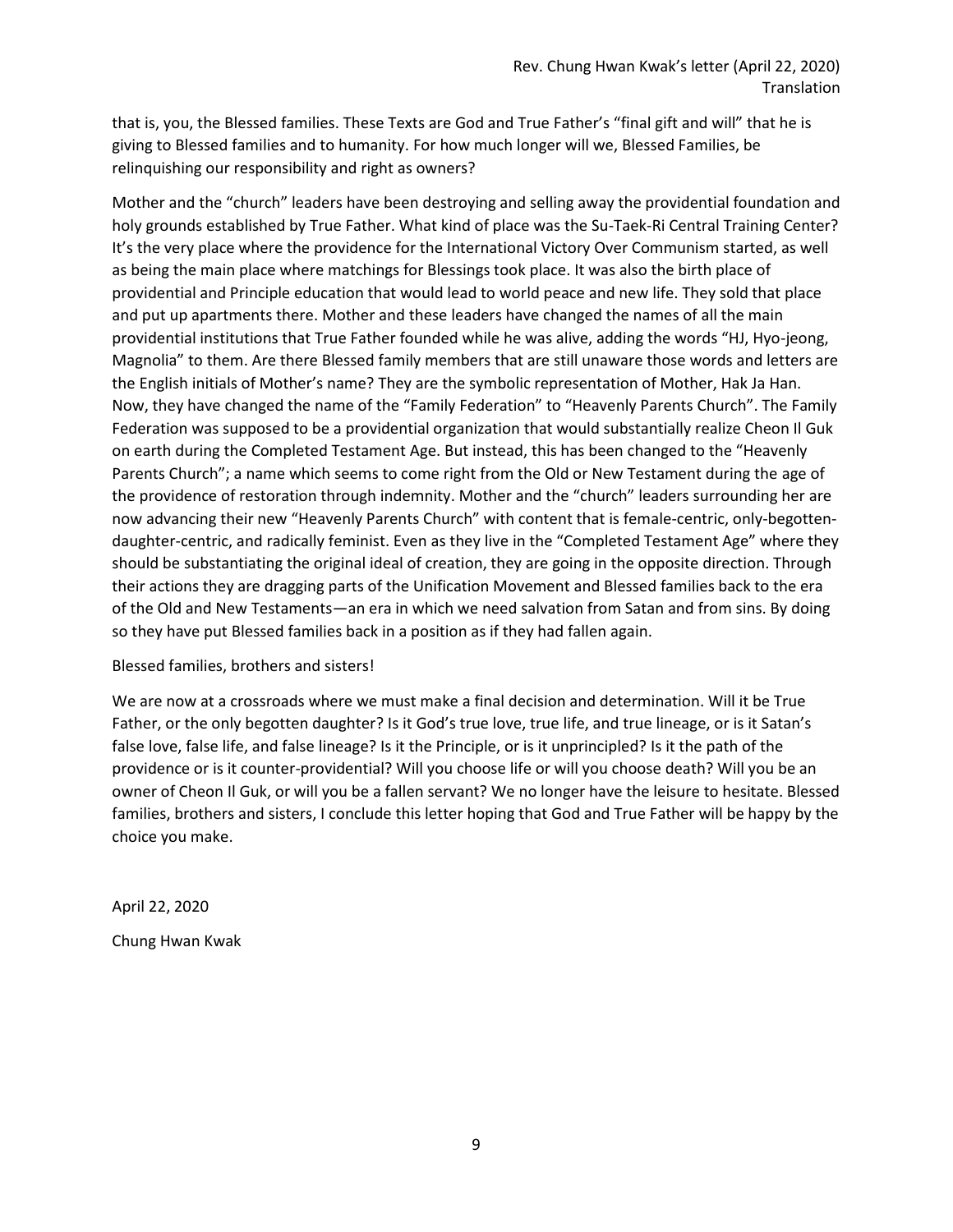<span id="page-10-0"></span>



Realizing Jesus: What the Bible Really Tells Us About Jesus ★★★★★ 11 Kindle Edition \$8.95 **›** K.C. McCarthy

**Publication Date:** November 12, 2019 **Sold by:** Amazon.com Services LLC

**Product details**

**File Size:** 2421 KB **Print Length:** 679 pages

**Language:** English **ASIN:** B081DL8563

**X-Ray:** Not Enabled V

**Text-to-Speech:** Enabled



A Heart Made Whole: My Spiritual Journey ★★★★★ 20 Kindle Edition \$2.99 **›** Farley Jones



My Rocky Road: From Dysfunctional Family to Finding Peace Within David Miller ★★★★★7

Kindle Edition \$2.99

 $\mathcal{P}$ 

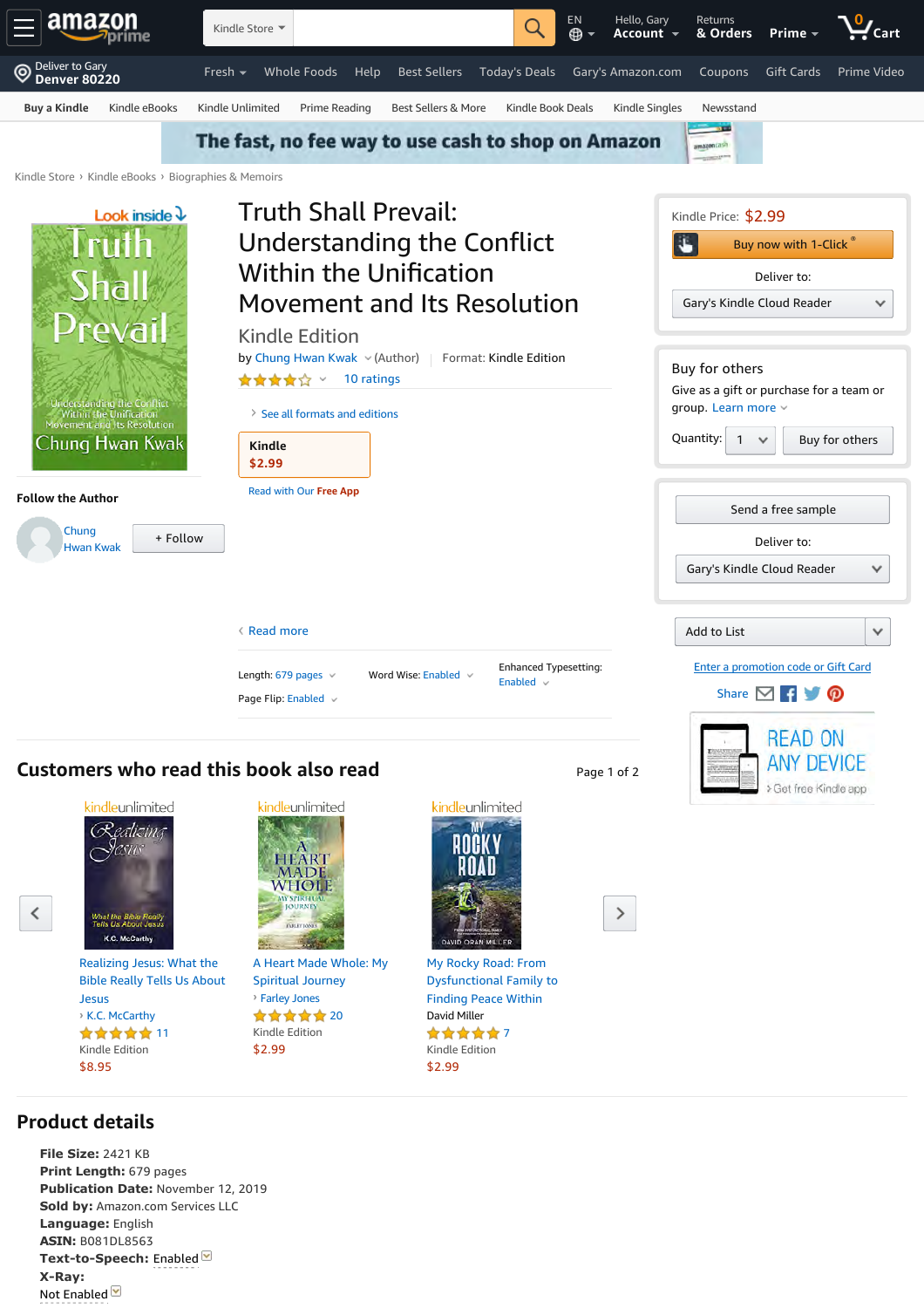**Word Wise:** Enabled **Lending:** Enabled **Screen Reader: Supported Enhanced Typesetting:** Enabled **Amazon Best Sellers Rank:** #782,277 Paid in Kindle Store (See Top 100 Paid in Kindle Store) #6603 in Historical Biographies (Kindle Store) #25745 in Historical Biographies (Books)

Would you like to **tell us about a lower price?**

# **Related video shorts (0)** Upload your video



**Be the first video** Your name here

# **More about the author**

<span id="page-11-0"></span>

#### **Review this product**

Share your thoughts with other customers

Write a customer review

3 people found this helpful



#### **The Heart of a Parent in the Shoes of a servant**

Reviewed in the United States on April 5, 2020 **Verified Purchase**

I have been associated with Rev. Chung Hwan Kwak for now longer than 40 years. I can attest that during that time, my observation of him has told me that he has demonstrated a heart of truth. So as I witnessed his heart of truth, I will attest to his words in "Truth Shall Prevail" as truth as well. As one who has been personally impacted by the conflict described by Rev. kwak, I was able to walk with him through the situations he describes chapter after chapter. While this book was written for a particular audience, I would highly recommend it to any truth seeker or individual with a spiritual quest. Alan J. Inman

2 people found this helpful

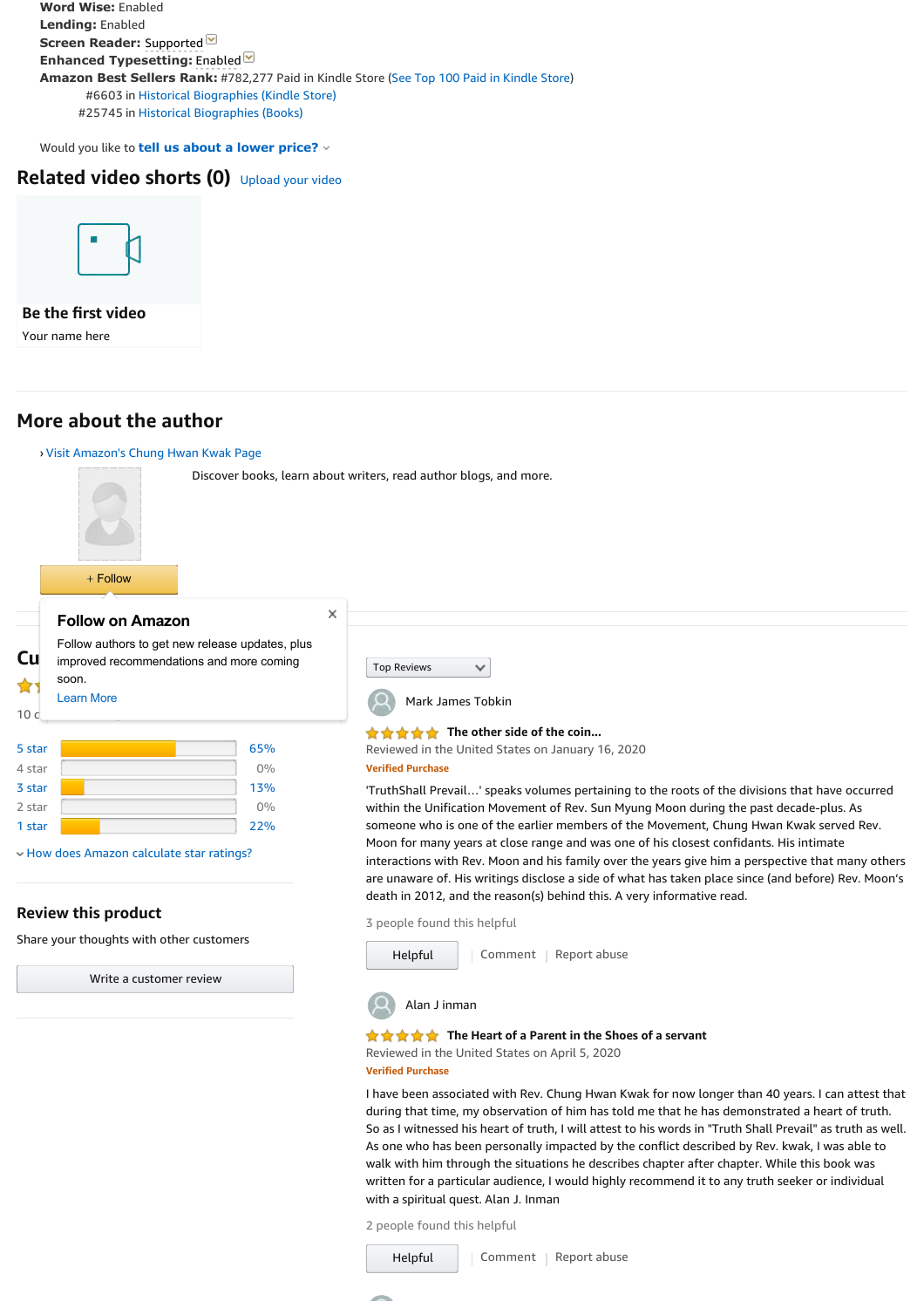

#### **★★★★★** An objective and balanced narrative on the history and split up of the movement **of Sun Myung Moon**

Reviewed in the United States on January 4, 2020

This is the best account to date of the highlights of the history of Sun Myung Moon's Unification movement from the 50s till today and the actors and their deeds that led to the movement's split up beginning in 2008, written by the most credible insider: Rev. Moon's right-hand man. Chung Hwan Kwak's narrative also includes an overview of some of the movement's controversial businesses, interesting personal anecdotes from the author's life, as well as dramatic triumphs of Rev. Moon, such as his open challenge to the North Korean regime in North Korea's national assembly and his subsequent fruitful meeting with the North Korean dictator, opening up North-South cooperation.

4 people found this helpful

| Helpful | Comment   Report abuse |
|---------|------------------------|
| M.H.    |                        |

**Excellent recap of the conflict within the Unification Movement and its causes** Reviewed in the United States on April 25, 2020

The book goes into detail telling a story that only the closest disciple of Rev. Sun Myung Moon could tell. I was moved by the sincere attitude towards Rev. Moon and his mission. This is a must read for all members of the Unification Movement if they really want to understand what happened during 2008-2020.

| 2 people found this helpful |  |                        |  |
|-----------------------------|--|------------------------|--|
| Helpful                     |  | Comment   Report abuse |  |
|                             |  |                        |  |

**See all reviews from the United States**

#### **Top international reviews**

[Translate all reviews to English](#page-11-0)



#### **A try to justify the own behaviour**

Reviewed in Germany on December 23, 2019 **Verified Purchase**

The First Part is well Known and describes the path as the closest disciple to Rev. Moon. Then comes the point of disagreement an interpretetations of the situations when je andere bis son in law deviate and more and more disagree with the decisions made by father and mother Moon. The last part is gloryfying his son in law in my view. A sad story for me to read, because it Wolldecke have been possible to act and behave differently and for all in a better and costructive way in my view.



Mark Bramwell

#### **★★★★★** Eine ausgeglichene und sachliche Darstellung der Ereignisse

Reviewed in Germany on January 4, 2020 **Verified Purchase**

Kwaks Buch ist das beste, das es zum Thema gibt: die Highlights der Geschichte der Vereinigungsbewegung von Rev. Sun Myung Moon von den 50er Jahren bis heute, und die Menschen und ihre handlungen, die zur Teilung der "Wahren Familie" von Moon und seiner Bewegung geführt haben. Kwak selbst war jahrzehntelang Rev. Moons rechte Hand. Seine Erzählung enthält zudem eine ausführliche Geschichte einiger der kontroversen Firmen der Vereinigungsbewegung, sowie interessante Anekdoten aus der Autobiografie des Autors. Das Buch ist ein "must read" für alle, die die Vereinigungsbewegung durch den glaubwürdigsten Insider verstehen will.

Report abuse Helpful

[Translate review to English](#page-11-0)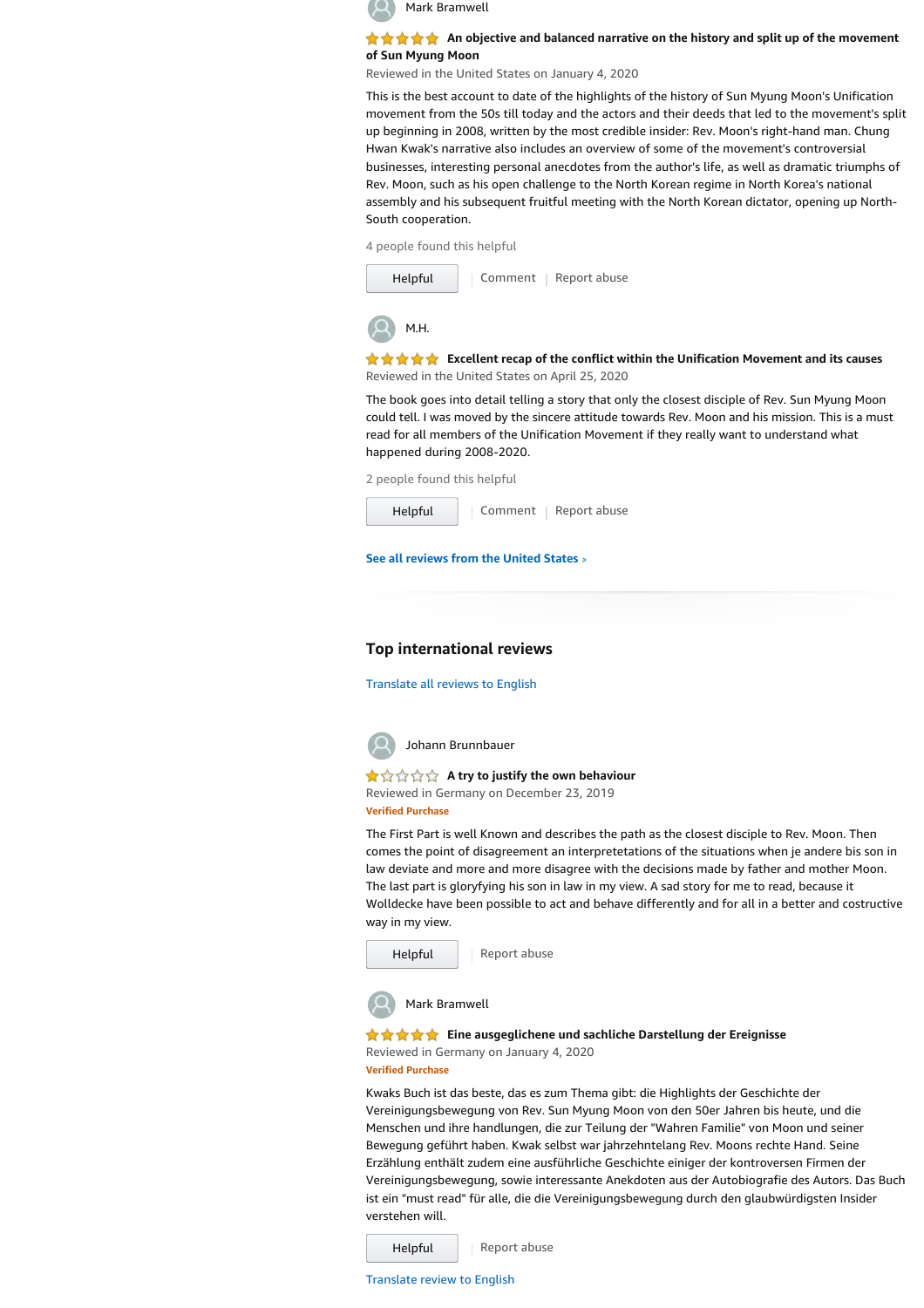# **Customers who bought this item also bought**



Realizing Jesus: What the Bible Really Tells Us About Jesus ★★★★★ 11 Kindle Edition \$8.95 **›** K.C. McCarthy



A Heart Made Whole: My Spiritual Journey **›** Farley Jones

★★★★★ 20 Kindle Edition \$2.99



My Rocky Road: From Dysfunctional Family to Finding Peace Within David Miller ★★★★★7 Kindle Edition \$2.99



How China's Communist Party Made the World Sick (Broadside Book 64) ★★★☆☆2 Kindle Edition \$7.99 **›** Bill Gertz **›** Dr. D. Michael…



The Divine Principle Study Bible for Truth Seekers: Refined English Version ★★★★☆4 Kindle Edition \$9.95

# **Customers who viewed this item also viewed**



Living Stone: The Testimony and Experiences of the Guard's Daughter;… Somiya Chapman ★★★★☆2 Kindle Edition



kindleunlimited

Spiritual Journey ★★★★★ 20 Kindle Edition \$2.99 **›** Farley Jones

# **Report an issue**

Does this book contain inappropriate content? Report

Do you believe that this item violates a copyright? Report

Does this book contain quality or formatting issues? Report

[Back to top](#page-10-0)

#### **Get to Know Us**

Careers Blog About Amazon Press Center Investor Relations Amazon Devices Amazon Tours

#### **Make Money with Us**

Sell on Amazon Sell Under Amazon Accelerator Sell on Amazon Handmade Sell Your Services on Amazon Sell on Amazon Business Sell Your Apps on Amazon Become an Affiliate Advertise Your Products

#### **Amazon Payment Products**

Amazon Rewards Visa Signature Cards Amazon.com Store Card Amazon Business Card Amazon.com Corporate Credit Line Shop with Points Credit Card Marketplace Reload Your Balance Amazon Currency Converter

#### **Let Us Help You**

Amazon and COVID-19

Your Account Your Orders

Shipping Rates & Policies

Amazon Prime

Returns & Replacements

Manage Your Content and Devices

Amazon Assistant